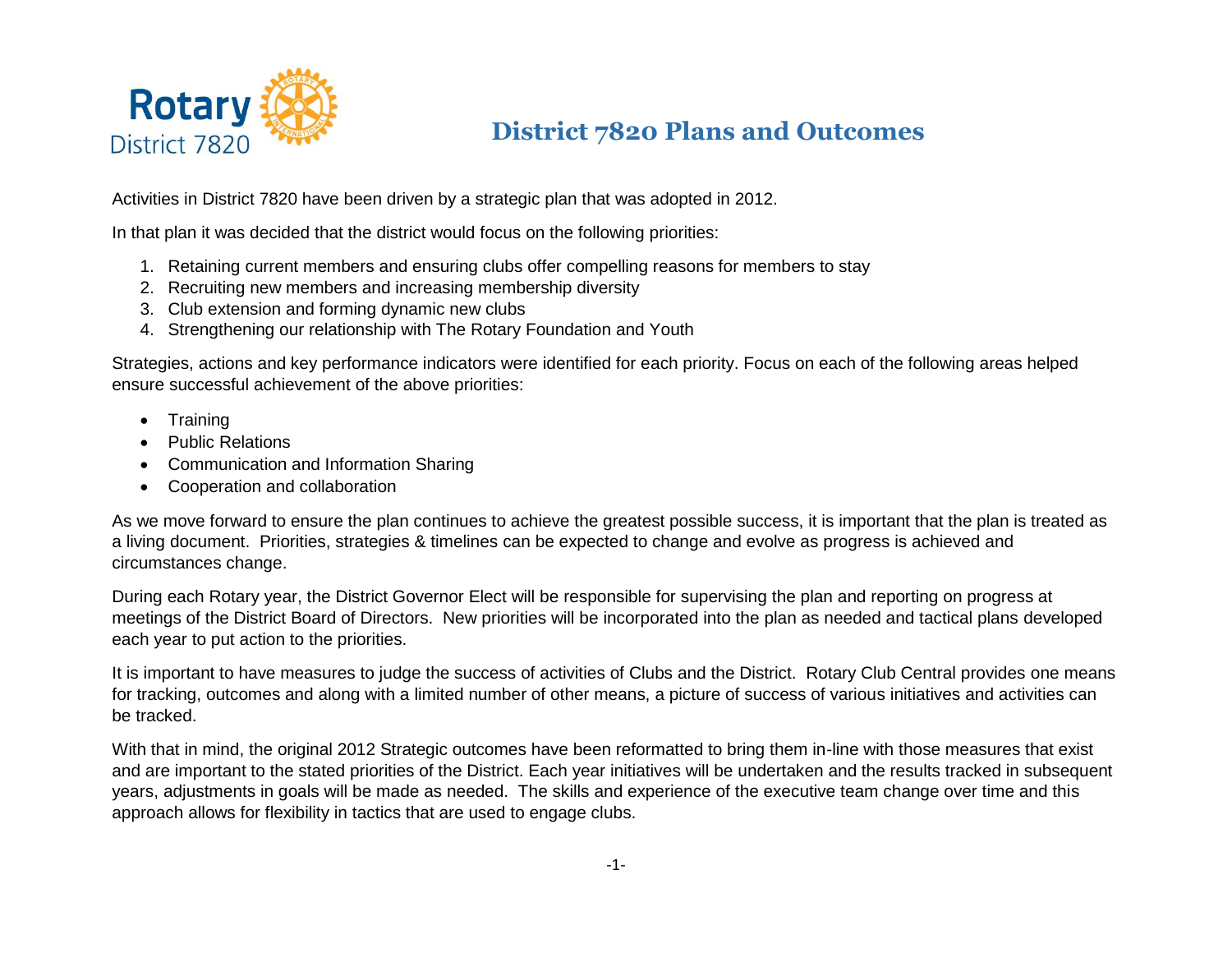

#### Alignment with the Rotary International Strategic Plan and Annual Goals of the RI President.

To the extent possible the District Strategic Pans and Outcomes should attempt to be consistent with and supportive of the Rotary International Strategic Plan and Annual Goals of the RI President.

#### **Our Values in Action**:

Through **Fellowship** we build lifeolong relationships that promote greater global understanding.

With **Integrity** we honor our commitments and uphold ethical standards.

Our **Diversity** enables us to connect different perspectives and approach problems from many angles.

We apply our vocational expertise, **Service** and **Leadership** to tackle some of the world's greatest challenges.

Rotary International's Strategic Goals:

- **1. Support and strengthen clubs.**
- **2. Focus and increase humanitarian service**
- **3. Enhance public image and awareness.**

**The Presidential Theme of RI Pres John Germ for 2016-17 is "Rotary Serving Humanity". The Presidential Theme of RI Pres Ian Riseley for 2017-18 is "Rotary: Making a Difference".**

(page added January 2017)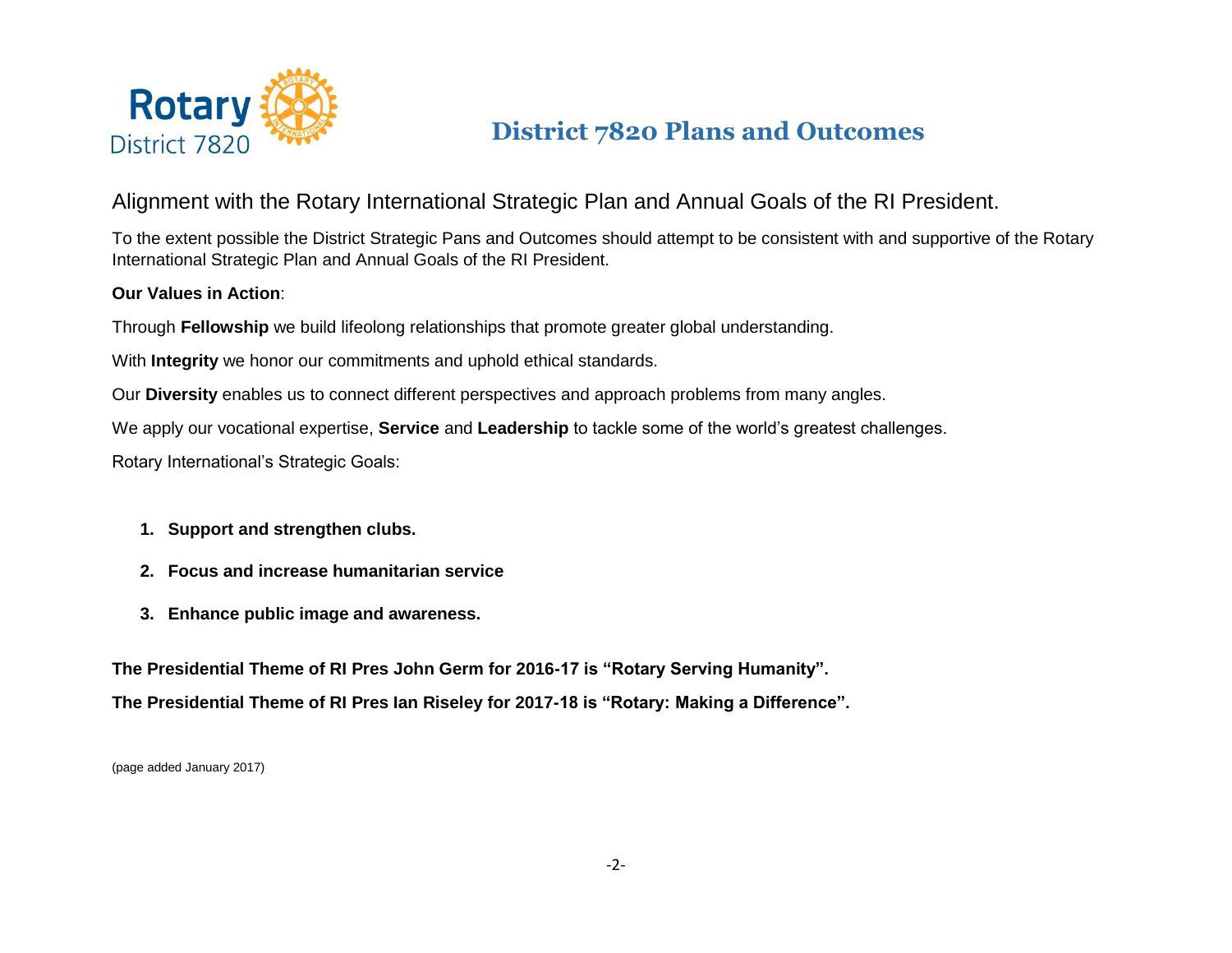

#### **Outcome Measures**

| Report Date: November 5, 2016           |               |          |          |           |           |            |           |         |         |
|-----------------------------------------|---------------|----------|----------|-----------|-----------|------------|-----------|---------|---------|
| <b>Measure (Source)</b>                 |               | 2012-13  | 2013-14  | 2014-15   | 2015-16   | 2016-17    | 2017-18   | 2018-19 | 2019-20 |
| Membership                              |               |          |          |           |           |            |           |         |         |
| District membership (RI)                | Goal          | 1600     | 1600     | 1630      | 1600      | 1600       | 1625      | 1650    |         |
|                                         | <b>Actual</b> | 1591     | 1571     | 1573      | 1572      | 1521       |           |         |         |
| # of Clubs (RI)                         | Goal          | 47       | 47       | 47        | 48        | 48         | 49        | 50      |         |
|                                         | <b>Actual</b> | 46       | 46       | 47        | 47        | 47         |           |         |         |
| Male/Female Ratio (RI)                  | Goal          | 70:30    | 70:30    | 70:30     | 70:30     | 67:33      | 66:34     | 65:35   |         |
|                                         | <b>Actual</b> | 68:39    | 71:29    | 70:30     | 68:32     | 69:31      |           |         |         |
| <b>Communication and Engagement</b>     |               |          |          |           |           |            |           |         |         |
| District Conference Attendance (Dist)   | Goal          | 300      | 300      | 300       | 300       | 300        | 300       | 300     | 300     |
|                                         | <b>Actual</b> | 300      | 325      | 274       | 253       | 271        |           |         |         |
| <b>RLI Attendance (RLI)</b>             | Goal          | 100      | 100      | 100       | 100       | 100        | 100       | 100     | 100     |
|                                         | <b>Actual</b> | 63       | 75       | 77        | 97        | 30         |           |         |         |
| Facebook Likes (FB)                     | Goal          | 150      | 350      | 400       | 600       | 900        | 1100      | 1300    | 1600    |
|                                         | <b>Actual</b> | 223      | 294      | 393       | 861       | 895        |           |         |         |
| <b>Twitter Followers (Twitter)</b>      | Goal          | 400      | 400      | 860       | 1100      | 1400       | 1600      | 1800    | 2000    |
|                                         | <b>Actual</b> | 660      | 856      | 1032      | 1257      | 1412       |           |         |         |
| # Clubs with FB/Twitter Presence (Dist) | Goal          | 17       | 17       | 30        | 38        | 45         | 46        | 47      | 47      |
|                                         | <b>Actual</b> | 20       | 27       | 38        | 44        | 45         |           |         |         |
| # views/mins watched on District        |               |          |          |           |           |            |           |         |         |
| YouTube (Dist)                          | Goal          |          |          | 1200/3k   | 1800/4k   | 2000/5k    | 4000/8.5k | 2000/5k | 3000/6K |
|                                         | <b>Actual</b> | 398/1381 | 881/2060 | 3431/7.4k | 4032/8.5k | 3670/10.6k |           |         |         |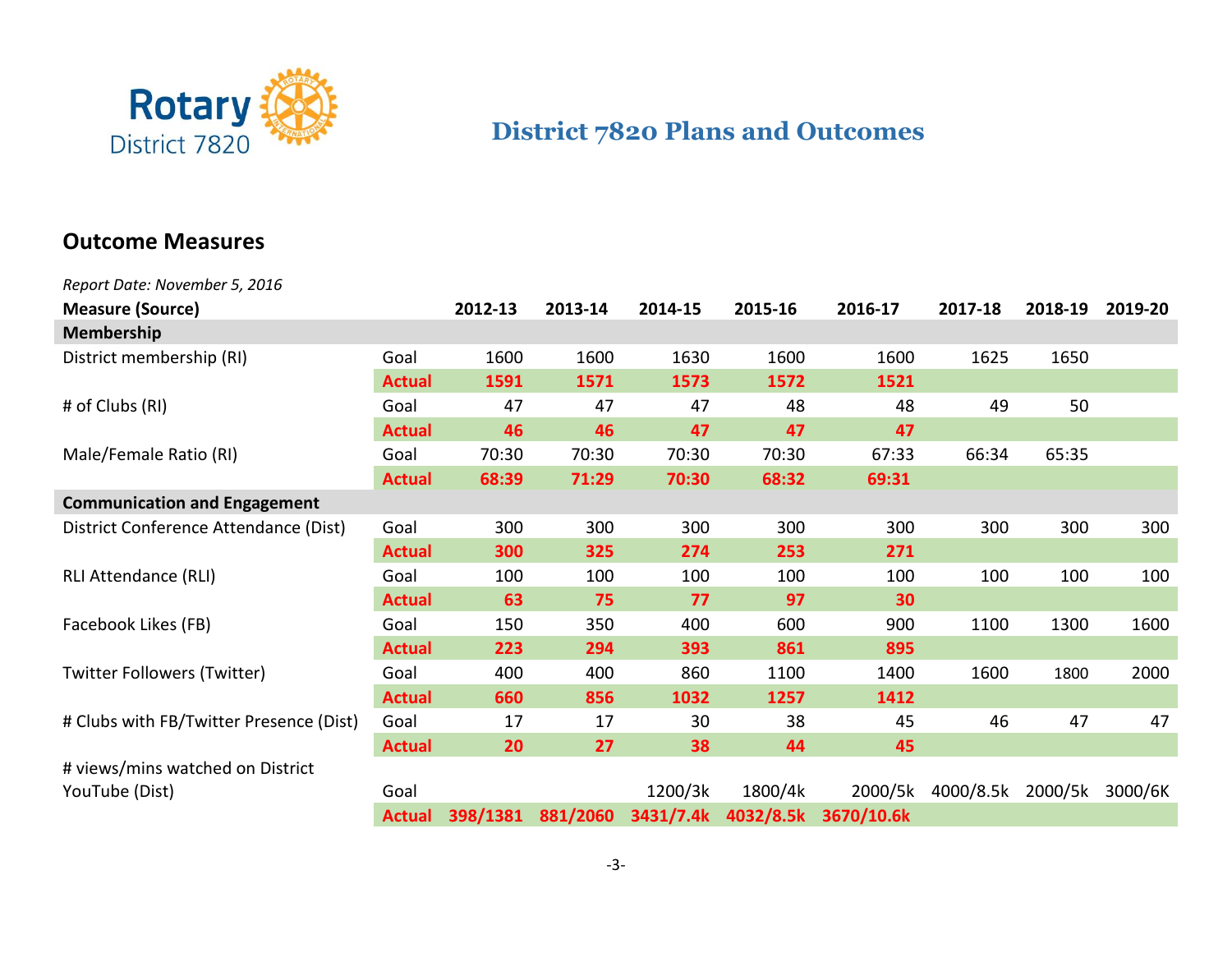

| Youth                                     |               |                |              |                         |                         |                         |         |         |  |
|-------------------------------------------|---------------|----------------|--------------|-------------------------|-------------------------|-------------------------|---------|---------|--|
| # of Interact Club Active (RI)            | Goal          | 18             | 18           | 18                      | 18                      | 23                      | 24      | 25      |  |
|                                           | <b>Actual</b> | 18             | <b>18</b>    | 20                      | 23                      | 20                      |         |         |  |
| # of Rotaract Clubs Active (RI)           | Goal          | 5              | 5            | 6                       | 6                       | 6                       | 6       | 6       |  |
|                                           | <b>Actual</b> | 5 <sup>1</sup> | 5            | 5                       | 5                       | 5                       |         |         |  |
| # Clubs with Exchange Students (RI)       | Goal          |                | 9            | 5                       | 10                      | 12                      | 14      | 14      |  |
|                                           | <b>Actual</b> |                |              | 12                      | 10                      | 8                       |         |         |  |
| # RLYA participants (RI)                  | Goal          | 20             | 20           | 35                      | 40                      | 50                      | 50      | 50      |  |
|                                           | <b>Actual</b> | 20             | 30           | 25                      | 41                      | 38                      |         |         |  |
| <b>Foundation</b>                         |               |                |              |                         |                         |                         |         |         |  |
| Annual Fund Donations \$ (RI)             | Goal          | 133,000        | 187,420      | 151,681                 | 145,000                 | 120,000                 | 125,000 | 130,000 |  |
|                                           | <b>Actual</b> | 116,894        | 123,323      | 115,893                 | 90,861                  | 127,586                 |         |         |  |
| Polio Plus Donations \$ (RI)              | Goal          |                | 81,200       | 30,000                  | 65,750                  | 40,000                  | 40,000  | 40,000  |  |
|                                           | <b>Actual</b> | 103,753        | 127,401      | 177,817                 | 61,840                  | 100,748                 |         |         |  |
| # Clubs Qualified (Dist/Global)           | Goal          |                | 8            | 10                      | 40                      | 40                      | 40      | 40      |  |
|                                           | <b>Actual</b> |                | 6            | 36                      | 36/19                   | 30                      |         |         |  |
| # District Grants (Dist)                  | Goal          |                | 11           | 13                      | 19                      | 13                      | 14      | 14      |  |
|                                           | <b>Actual</b> |                | 13           | 13                      | 19                      | 14                      |         |         |  |
| # Global Grants (Dist)                    | Goal          |                | 3            | 3                       | 3                       | 3                       | 3       | 3       |  |
|                                           | <b>Actual</b> |                | $\mathbf{1}$ | $\overline{\mathbf{4}}$ | $\overline{\mathbf{3}}$ | $\overline{\mathbf{3}}$ |         |         |  |
| <b>District Management and Governance</b> |               |                |              |                         |                         |                         |         |         |  |
| # of Club with Presidential Citation (RI) | Goal          |                |              |                         |                         | 15                      | 15      |         |  |
|                                           | <b>Actual</b> |                |              |                         | 13                      |                         |         |         |  |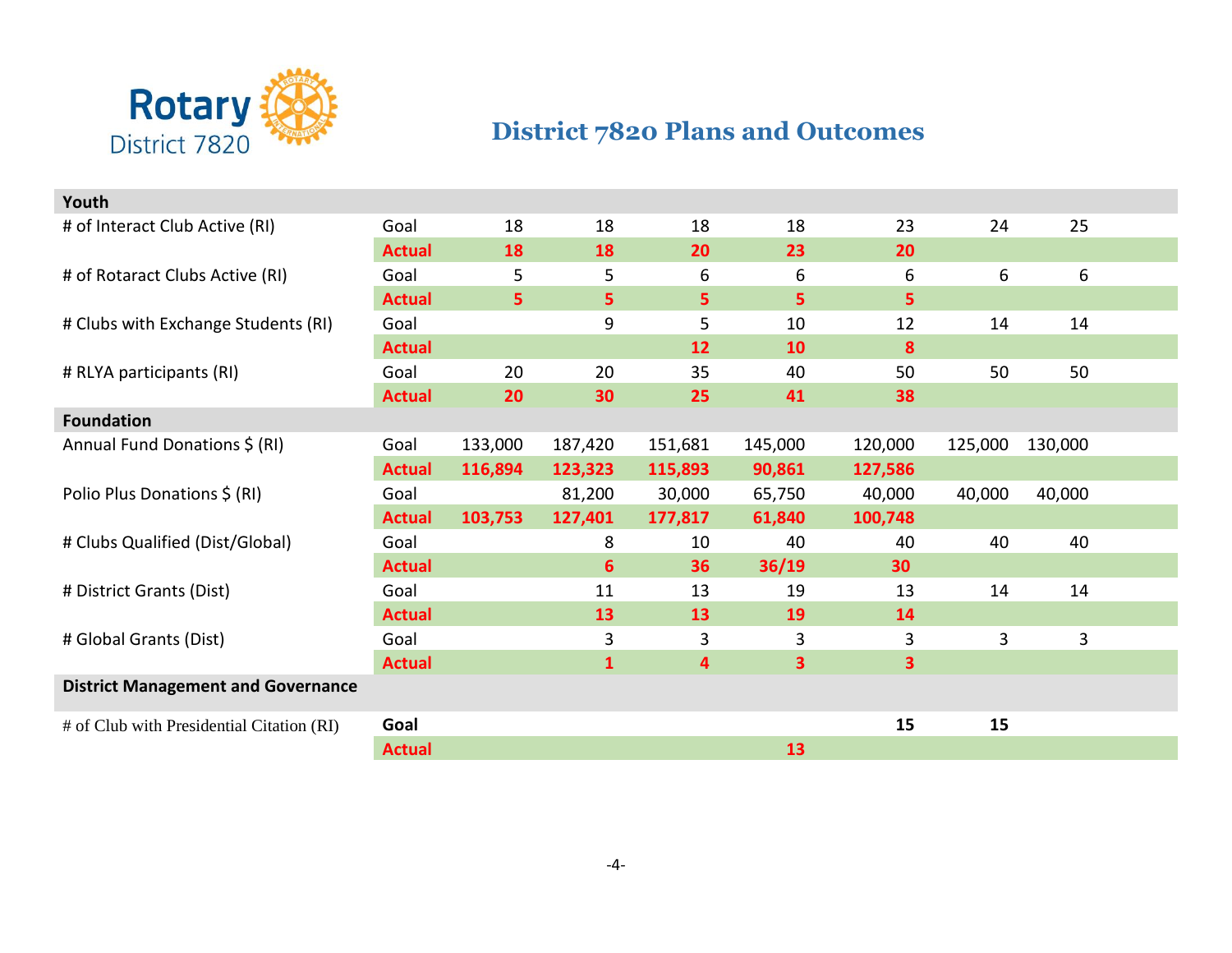

#### **2016-18 Tactical Plans**

| <b>Specific Goals</b>                                                                                                                                                                                            | <b>Responsibility</b>           | <b>Deadline</b>      | <b>Measures of Success</b>                                                                                                                                                                                                                                                     |
|------------------------------------------------------------------------------------------------------------------------------------------------------------------------------------------------------------------|---------------------------------|----------------------|--------------------------------------------------------------------------------------------------------------------------------------------------------------------------------------------------------------------------------------------------------------------------------|
| <b>Membership</b>                                                                                                                                                                                                |                                 |                      |                                                                                                                                                                                                                                                                                |
| Be available and approachable and let clubs know we can help                                                                                                                                                     | Wendy Scammell and<br>Team      | June 30, 2017        | Membership #'s and Attendance at Pres<br>council and Club meetings. Other<br>meetings with Clubs/Membership<br>chairs/ Club officers                                                                                                                                           |
| Membership materials and resources: let clubs know what's available                                                                                                                                              | Wendy Scammell and<br>Team      | June 30, 2017        | Membership #'s and use of materials<br>and resources                                                                                                                                                                                                                           |
| PR for the committee and presentations to clubs                                                                                                                                                                  | Wendy Scammell and<br>Team      | June 30, 2017        | Membership #'s and number of<br>presentations to clubs/boards.                                                                                                                                                                                                                 |
| <b>Communication and Engagement</b>                                                                                                                                                                              |                                 |                      |                                                                                                                                                                                                                                                                                |
| Establish a new District organizational structure for the District Public<br>Image/ Public Relations Committee (which would include Social media and<br>Technical Support functions) with clearly defined roles. | DGE Don Sword, PDG<br>Jim and ? | December 31,<br>2017 | 1.<br>Appoint a District Chair for 2017-<br>18 and begin building the District<br>Team<br>Hold a PI/PR Retreat in Fall 2017 to<br>2.<br>consider establishment and<br>execution of a District PI/PR plan.<br>Incorporate the tools from RI for<br>the new PI campaign "Rotary: |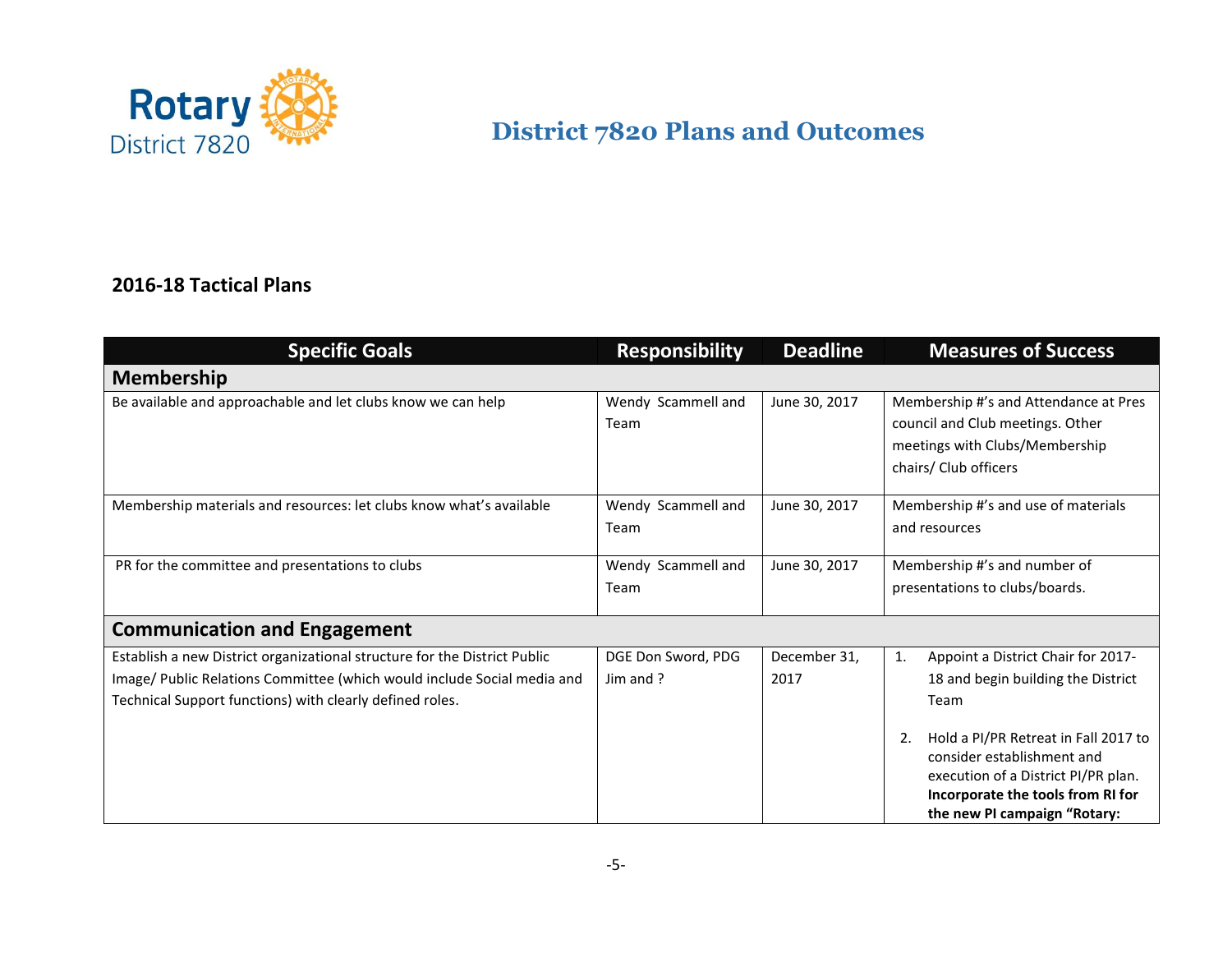

| <b>Specific Goals</b>                                                                                                                          | <b>Responsibility</b>                                             | <b>Deadline</b> | <b>Measures of Success</b>                                                                                                                                                                                                                           |
|------------------------------------------------------------------------------------------------------------------------------------------------|-------------------------------------------------------------------|-----------------|------------------------------------------------------------------------------------------------------------------------------------------------------------------------------------------------------------------------------------------------------|
|                                                                                                                                                |                                                                   |                 | People of Action".<br>Plan approved by District Board by<br>3.<br>December 31, 2017<br>Execution of first phase of new<br>4.<br>Plan between Jan 2017-June 2017                                                                                      |
| Increase use of Social Media to communicate Club activity and encourage<br>improved use of club other electronic tools to manage club activity | Jim Goit, Social media<br>committee and<br><b>Technical Group</b> | June 30, 2017   | 1. Increased use of Social media by<br>clubs with sites<br>Increased number of clubs with<br>2.<br>active sites.<br>Improved used of Club websites<br>3.<br>for club<br>4. Number of clubs qualifying for<br>Presidential Citation (new<br>Measure?) |
| Create a District Conference Handbook                                                                                                          | <b>District Conference</b><br><b>Team Chair Miriam</b><br>McLeod  | June 30, 2017   | Handbook approved by Board and ready<br>for use for future Conference<br>committees.                                                                                                                                                                 |
| Youth                                                                                                                                          |                                                                   |                 |                                                                                                                                                                                                                                                      |
| Develop a plan to ensure the ongoing District and Club compliance with RI<br>requirements for Youth Exchange and other Youth programs (RYLA,   | <b>DGN Rob and Youth</b><br>Chairs                                | June 30, 2017   | Plan in place by January 1, 2018                                                                                                                                                                                                                     |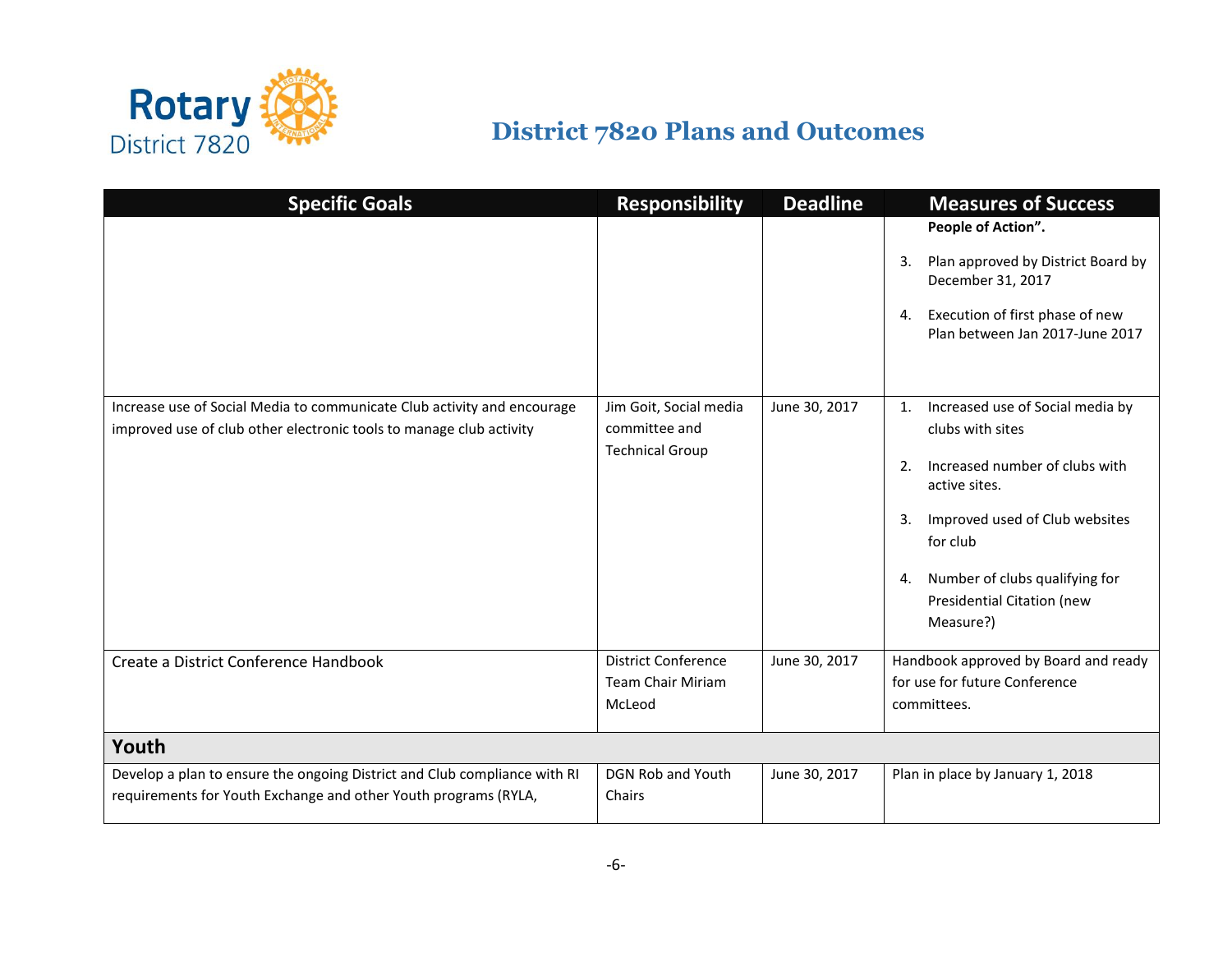

| <b>Specific Goals</b>                                                                                             | <b>Responsibility</b> | <b>Deadline</b> | <b>Measures of Success</b>                                           |
|-------------------------------------------------------------------------------------------------------------------|-----------------------|-----------------|----------------------------------------------------------------------|
| Interact and Rotaract) as appropriate                                                                             |                       |                 |                                                                      |
| Establish a new organizational structure for the District Youth Exchange<br>Committee with clearly defined roles. | DGN Rob               | June 30, 2017   | New organization structure in place fully<br>staffed by July 1, 2018 |
| <b>The Rotary Foundation</b>                                                                                      |                       |                 |                                                                      |
| District wide organizational structure for the District for Foundation                                            | PDG Stella Roy        | June 30 2017    | New organization structure in place fully                            |
| Committee with clearly defined roles.                                                                             |                       |                 | staffed by July 1, 2017                                              |
| Develop and execute a training and awareness plan to improve club and                                             | Chair Stella Roy and  | June 30, 2017   | Level of Foundation donations. Training                              |
| individual impressions of The Rotary Foundation                                                                   | Team                  |                 | participation.                                                       |
| Develop a fundraising plan that focuses on making The Rotary Foundation                                           | Giving Chair Greg     | June 30, 2017   | Level of foundation donations (all                                   |
| 'irresistible'                                                                                                    | Coldwell              |                 | metrics)                                                             |
|                                                                                                                   |                       |                 |                                                                      |

#### **OTHER DISTRICT 7820 2016/17 STRATEGIC PRIORITIES**

| <b>Specific Goals</b>                                                    | <b>Responsibility</b>      | <b>Deadline</b> | <b>Measures of Success</b>                                     |
|--------------------------------------------------------------------------|----------------------------|-----------------|----------------------------------------------------------------|
| <b>District Management and Governance</b>                                |                            |                 |                                                                |
| Address concerns regarding the Group Insurance Policy                    | Garth Gordon, Don<br>Sword | Sept 30, 2016   | Concerns of District Board satisfied<br>Completed Fall of 2016 |
| Resolve various Club and Corporate matters as identified by Garth Gordon | Garth Gordon               | June 30, 2017   | # or % of clubs with update bylaws and<br>incorporation.       |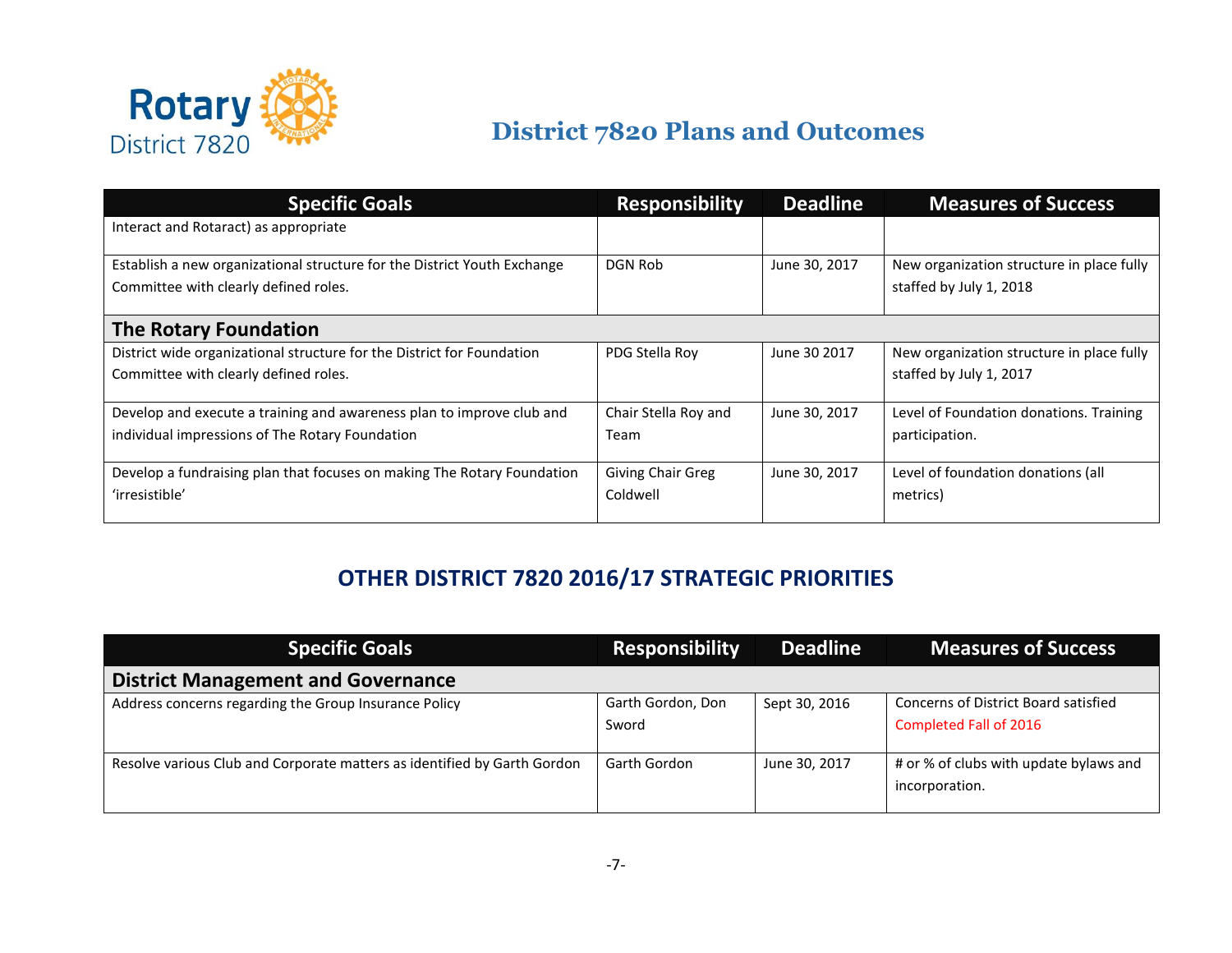

| <b>Specific Goals</b>                                                                                                                                                              | <b>Responsibility</b>                                                     | <b>Deadline</b>      | <b>Measures of Success</b>                                                           |
|------------------------------------------------------------------------------------------------------------------------------------------------------------------------------------|---------------------------------------------------------------------------|----------------------|--------------------------------------------------------------------------------------|
| Improve financial reporting                                                                                                                                                        | Wilf McIsaac, Elva<br>Heyge                                               | Dec 31, 2016         | Monthly financial reports available to<br>satisfaction of District Exec.             |
| Create a District Administrative support plan.                                                                                                                                     | <b>District Executive</b>                                                 | June 30, 2017        | Plan approved by District Board                                                      |
| Develop District Directors' orientation                                                                                                                                            | Garth                                                                     | Dec 31, 2016         | Orientation package approved by<br>District Board and delivered to all<br>directors. |
| Establish a mentorship program for new Assistant Governors                                                                                                                         | Carman                                                                    | Dec 31, 2016         | Mentorship program approved by<br>District Board and implemented.                    |
| <b>Education and Development</b>                                                                                                                                                   |                                                                           |                      |                                                                                      |
| Develop the 2017 Training for Leaders of Clubs (TLC) in all AG areas to<br>follow up on 2016 editions.                                                                             | Louisa Horne, training<br>team, AG's                                      | Dec 31, 2016         | Plan approved by District Board                                                      |
| Survey Participants in last years' TLC sessions                                                                                                                                    | Louisa Horne, training<br>team,                                           | November 15,<br>2016 | Survey completed and reported to the<br><b>District Training Team and Board</b>      |
| Create an educational plan to support Club Management and governance<br>needs                                                                                                      | Louisa Horne, training<br>team                                            | June 30, 2017        | Plan approved by District Board                                                      |
| Create a District education and development strategic plan that integrates<br>training, membership development, RLI, District conference and other<br>related district activities. | Louisa Horne, training<br>team, membership<br>team, conference<br>team(s) | June 30, 2017        | Plan approved by District Board                                                      |